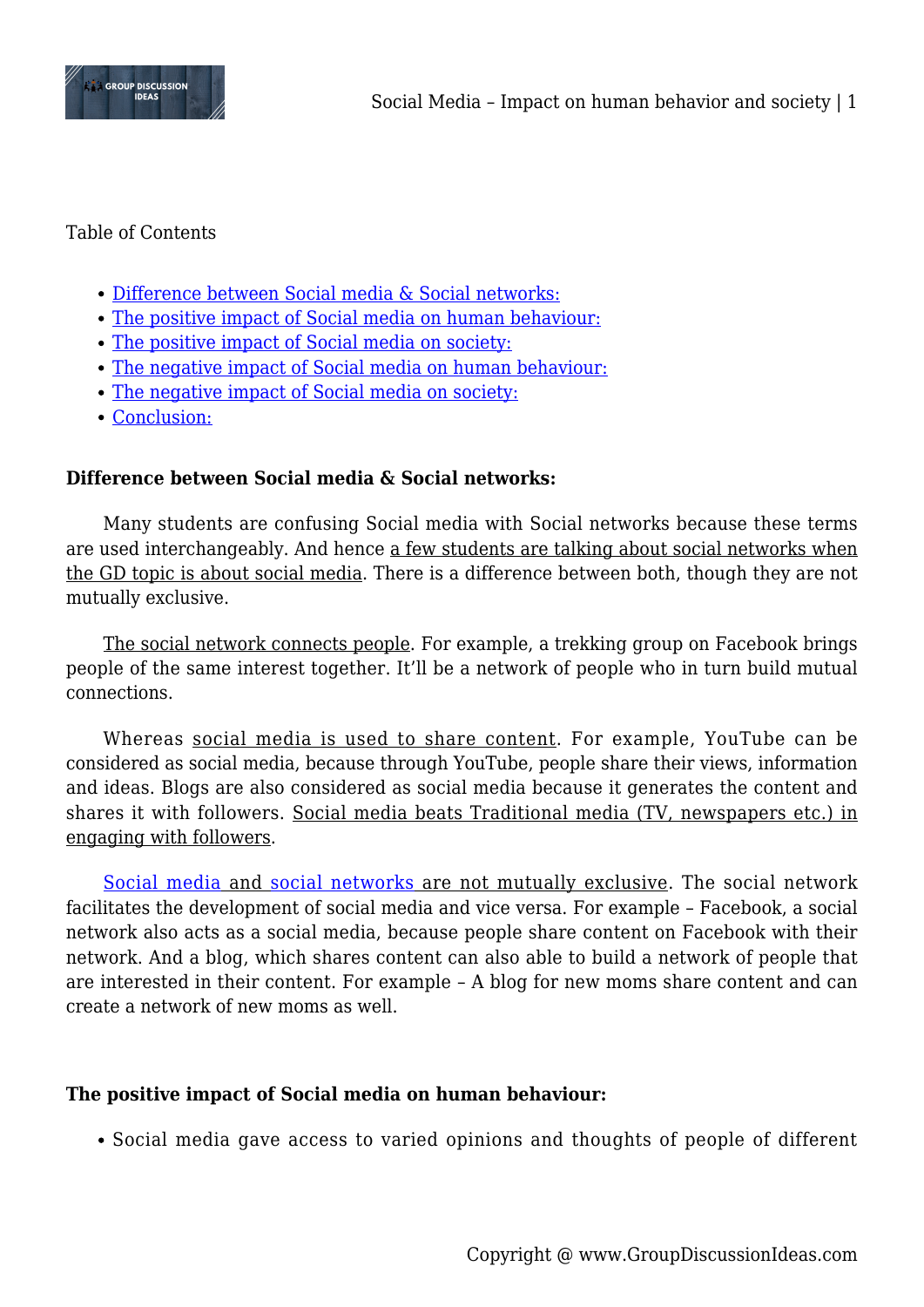

cultures and different regions. This has the power to make people broad-minded, challenge stereotyped views on particular communities and develop mutual respect among people of different backgrounds.

- People are expanding knowledge through social media.
- Most of the social media content creators encourage people to pursue the career they love, to take care of themselves, and learn new skills etc. This creates a positive impact on human behaviour.

# **The positive impact of Social media on society:**

- Traditional media (Print media, Television etc.) was the only medium until recently to reach people. Not everyone could share their views and information with people. Most of the traditional media channels are in the hands of big businesses. Social media enriched democracy and equality by enabling everyone to send out their content to a larger audience.
- Social media gives voice to minorities and vulnerable sections. For example, more and more women are voicing their opinions through social media, who were otherwise not encouraged to speak up due to cultural norms. Another example is that differentlyabled people are sharing content to encourage people who have the same problems, and are voicing their thoughts to government and society.
- People are collaborating for good. Tweeting by hashtags, they are pushing governments to do their duties. Social media has a stake in improving society. For example, social media played a great role in Arab Spring.

## **The negative impact of Social media on human behaviour:**

- Many people became celebrities through social media. This is encouraging many others to become celebrities. In the process, some are turning into self-obsessed and narcissistic.
- Social media is also encouraging violent behaviour for many. Before the internet era, people could not harass others easily. But now, anyone can easily harass and threaten others by hiding their identity. Most of the social media content creators face cyberbullying, threats and trolling. People, who are used to harass others online tend to develop more violent behaviour.
- Some people, especially teens suffer from anxiety and depression when they face cyber-bullying. Lack of awareness on **[netiquette](https://www.groupdiscussionideas.com/the-importance-of-netiquette-in-the-digital-age/)** is causing some people to cause cyberbullying.
- Some youngsters are suffering from low self-esteem levels because of watching many people showing off their talents through social media.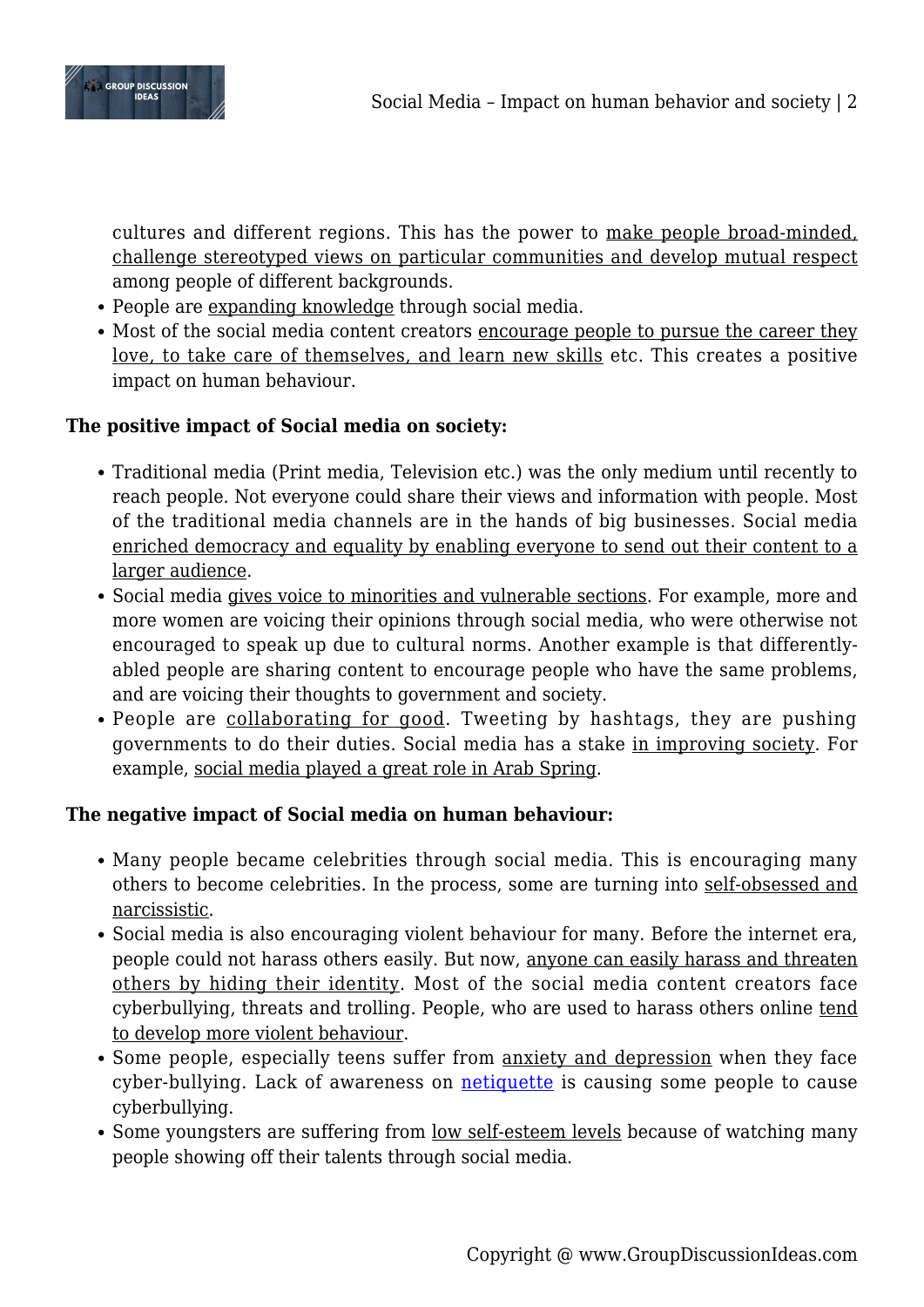

- Social media has the power to instil anger in people in particular people and communities. This anger is carrying forward to real life.
- There is plenty of content on social media on makeup and beauty products. There are so many makeup channels on YouTube. With high-quality videos and images, people are promoting products to improve their outward appearance. This is causing people, especially girls to give too much importance to beauty.
- [Fake news](https://www.groupdiscussionideas.com/fake-news-impact-on-society/) is causing panic among people. This is in turn leading to hatred and clashes between communities.

## **The negative impact of Social media on society:**

- It is also promoting gossiping and causing damage to the reputation of people.
- Social media is the major reason for making content viral. However, not all viral content is trustworthy. There are many incidents of fake news going viral. Recently a few people are lynched by a mob in separate incidents. This happened because they believed fake news that said child traffickers are roaming in their area. Innocent people were murdered as the villagers thought they came to their area to kidnap children.
- Powerful people are using social media as a [tool to impose their ideologies](https://www.groupdiscussionideas.com/is-social-media-polarising-society/) on people. For example, now political parties are creating lots of content on social media to influence and manipulate the views of people on governments and political parties.
- [Trolling](https://www.groupdiscussionideas.com/the-menace-of-trolling/) is one of the major negative consequences of social media. This politically motivated tolling is also very common.
- Militant groups are also using social media to influence and manipulate youngsters to join their groups.
- Big businesses have the advantage of dominating others in their field. They spend a huge amount to create high-quality content in their favour. They can also drive more engagement through advertisements.
- Materialism is being encouraged a lot through social media.
- Social media is being used as a tool for data mining.

## **Conclusion:**

Though there are some negative effects, social media can be considered a boon to society. However serious steps should be taken to mitigate the negative influences of social media like fake news, trolling etc. Cyber protection cells and [Artificial intelligence](https://www.groupdiscussionideas.com/artificial-intelligence-pros-and-cons/) together can solve these problems to a great extent. Along with that, ethical values should be imbibed in schools and colleges. Awareness programs help people to know about the good and bad sides of social media.